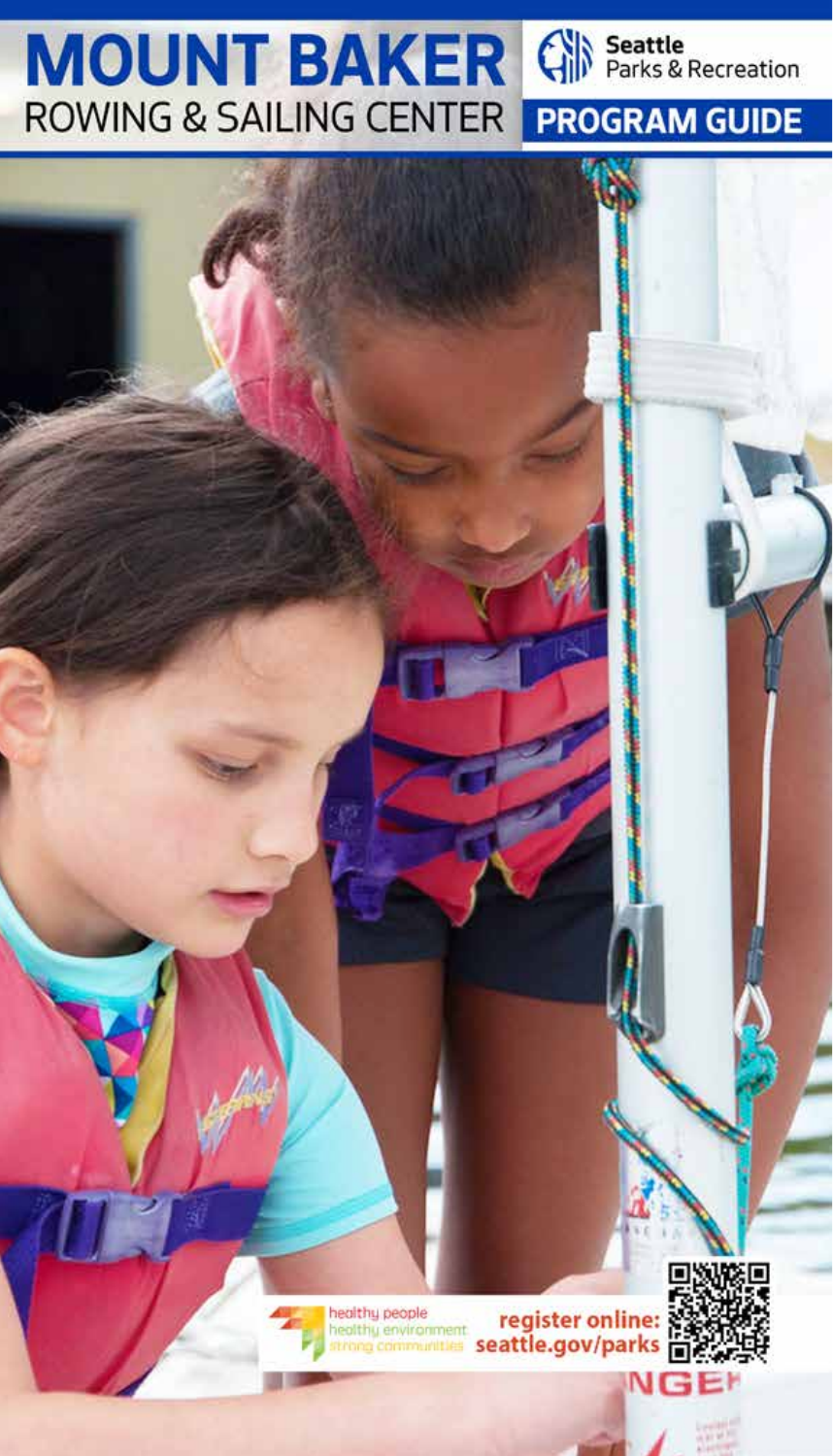# **Seattle**<br>Parks & Recreation

#### **MOUNT BAKER ROWING & SAILING CENTER** 3800 Lake Washington Blvd S, Seattle, 98118 phone: 206-386-1913 / fax: 206-386-1914

#### REGISTER ONLINE!

READY – Please visit our web site at www.seattle.gov/ parks and look for SPARC to see what classes and programs are available for registration.

number. Take time to make sure all of your questions are answered.

GO – In order to make your online registration go as smoothly as possible, please set up an account 24 hours before the registration date at http://www. seattle.gov/parks/ and click on the SPARC section.

#### **DIRECTIONS**

**From I-5 North or Southbound:** Take the Columbian Way exit, follow east across Beacon Hill, road becomes Alaska S as it crosses MLK. Turn left on Rainier Ave S, then turn right on Genesee St. Go straight through the stop sign Turn left at 43rd Ave S, then right at Lake Washington Blvd S. The Mt Baker Rowing and Sailing Center Facility entrance will be on the left side.

**Coming west on I-90:** Take the Rainier Ave. S exit and follow Rainier Ave. S southbound to S. Genesee St, turn left on Genesee, left on 43rd Ave S, and right on Lake Washington Blvd S. The Mt Baker Rowing & Sailing Center Facility entrance will be on the left side.

#### **METRO BUS INFORMATION**

Mount Baker is currently served by several Metro Transit lines with stops within  $1/2$ -mile of our site. Local Metro service may change, so please check with Metro King County for the most up-to-date bus information. Please visit www.metro.kingcounty.gov or call 206-553-3000.

#### **WHERE TO FIND US**



#### **CLOSURES**

*Holidays – No programs, No office hours* **New Year's Day Presidents' Day Memorial Day Independence Day Seafair – Facility Closed Labor Day Veterans' Day Thanksgiving Holiday Christmas**

#### **PARKS MANAGEMENT**

**Jesús Aguirre,** *Superintendent* **Kelly Guy,** *Recreation Director* **Kathy Whitman,** *Aquatics Manager*

#### **ASSOCIATED RECREATION COUNCIL**

For 41 years, the Associated Recreation Council (ARC) has provided recreation, lifelong learning programs and community-driven

leadership in partnership with Seattle Parks and Recreation. With a goal of providing equitable access to citywide programs for Seattle residents of all ages, ARC works through 37 volunteer Advisory Councils to fulfill its mission of "building community through citizen engagement and participation in recreation and lifelong learning programs." ARC is a 501c3 nonprofit organization. For more information, go to www.arcseattle.org.

#### **MOUNT BAKER BOATING ADVISORY COUNCIL**

The Mount Baker Boating Advisory Council (BAC) sponsors all programs at the facility. The BAC is made up of a group of volunteers who are dedicated to the success of this center. BAC meetings are held monthly and are open to the public who are welcome to attend. Call 206-386-1913 for additional information. As advisory council activities are self-sustaining, we rely on program participation, donations, and contributions to provide financial aid, maintain and upgrade the boating equipment and supplies.

#### **DISCLAIMER NOTE**

*Although we strive to be accurate, this brochure is published for information purposes only. Changes may be necessary to the content depending on levels of participation or other factors, and fees may change after City Council action on the City budget each year. Please visit www.seattle. gov/parks for updated information.*

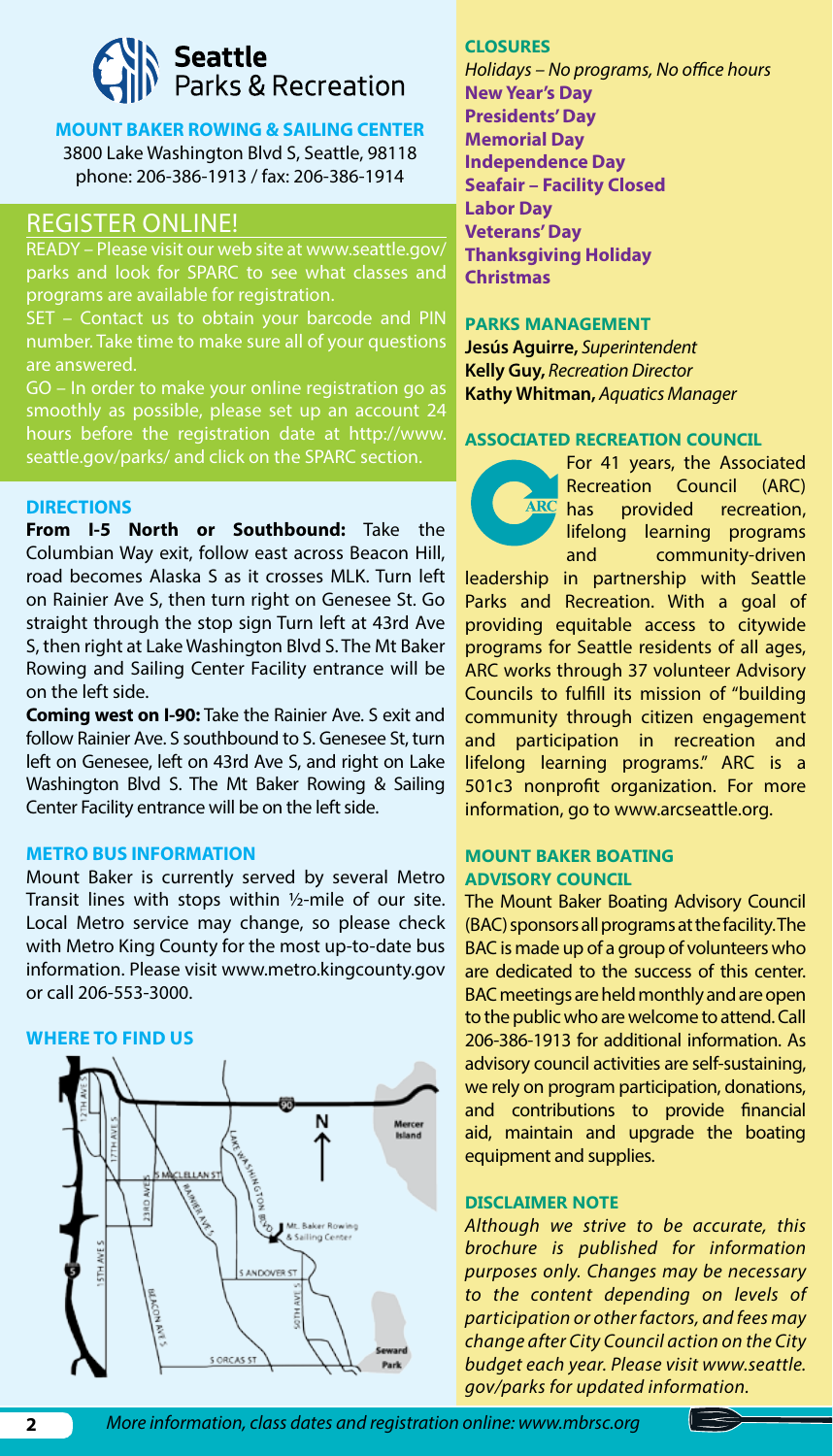

### JUNIOR CREW

#### **Grades 8-12**

Rowing on a team is an incredible experience that promotes sportsmanship, camaraderie and leadership. Classes teach the fundamentals of the stroke as well as boat handling, water safety, and care of equipment.

Junior Crew runs year-round. New sessions start in February, July, and September. Spring and Fall seasons are geared towards competitive racing. Summer sessions emphasize technique and skill building.

Because rowing is a team sport, we encourage regular attendance. The junior rowing program is open only to those in grades 8 to 12; sorry, no exceptions.

*All Junior Crew courses require a 10-minute float test, taken prior to your first class. Float Tests are available at our pools: www.seattle.gov/parks/pools.asp*

**Full schedule, registration and paperwork can be found at www.mbrsc.org**

#### NOVICE OR EXPERIENCED?

Our Junior Crew team is split into two "squads" Novice and Experienced. Novices are athletes who are brand new to the sport or in their first year of rowing, usually 8th-10th graders.

Experienced rowers have at least one year of rowing experience under their belt. The experienced squad is open to 9th-12th graders.

#### JUNE JUNIOR SCULLING CAMP

Want to give rowing a try? Or maybe you're looking for some more experience in those smaller, tippy boats: singles, doubles and quads. Try our June Sculling Camp. Just two days a week after school during the month of June.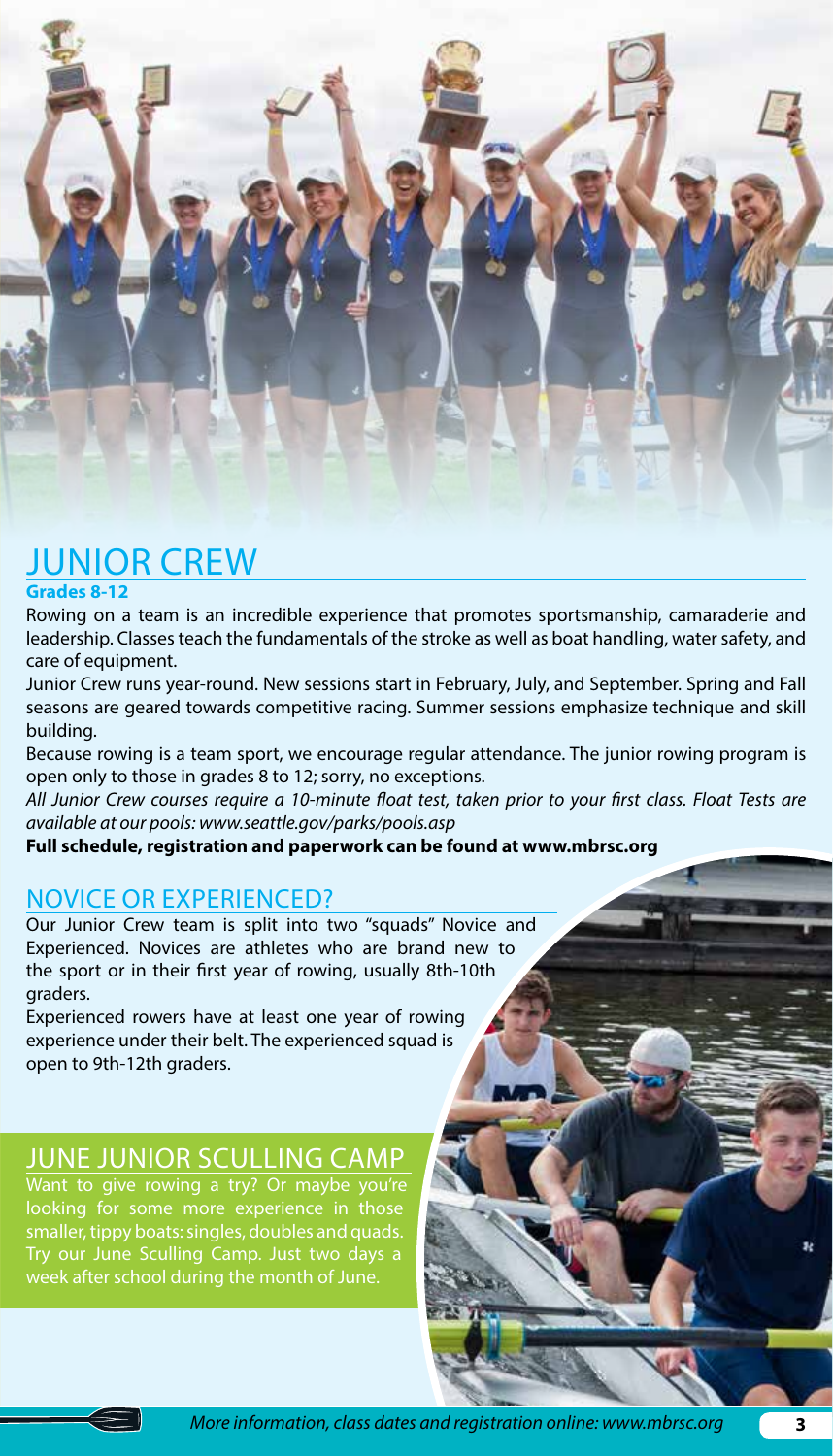### ADULT ROWING

Mount Baker has adult rowing classes for everyone! No matter your experience level. From beginner lessons to our "Level 4" competitive Masters Team. Our dedicated coaches are ready to take your rowing to the next level.

*All courses require a 10-minute float test, taken prior to your first class. Float Tests are available at our pools: www.seattle.gov/parks/pools.asp*



#### INTRO TO ROWING—FREE CLASS!

Curious about Rowing? Want to understand the difference between sweep and sculling? Here's your chance to step inside a long, sleek rowing shell (boat) and try it. This FREE two hour class, offered throughout the Spring and Summer gives an introduction to this fast growing sport known for its physical fitness and teamwork. Space is limited. Sign up early!

*No float test required for this intro course.*





#### LEARN TO ROW

Our four-month learn to row series is designed to take you from a complete novice to a competent member of a rowing crew. Instruction will focus on rowing technique in both sweep (one oar) and sculling (two oars). As you progress, you'll spend more time on the water developing fitness and fine-tuning your stroke. No experience is necessary.

#### MASTERS' CREW

Our adult or "masters" crew includes a recreational team (Level 3) and a competitive team (Level 4). Both are coached by our experienced rowing staff and are focused on developing technique, fitness, and community.

Prerequisites for Levels 3 and 4 are the Learn to Row series or equivalent (at least 4 months of coached rowing experience).

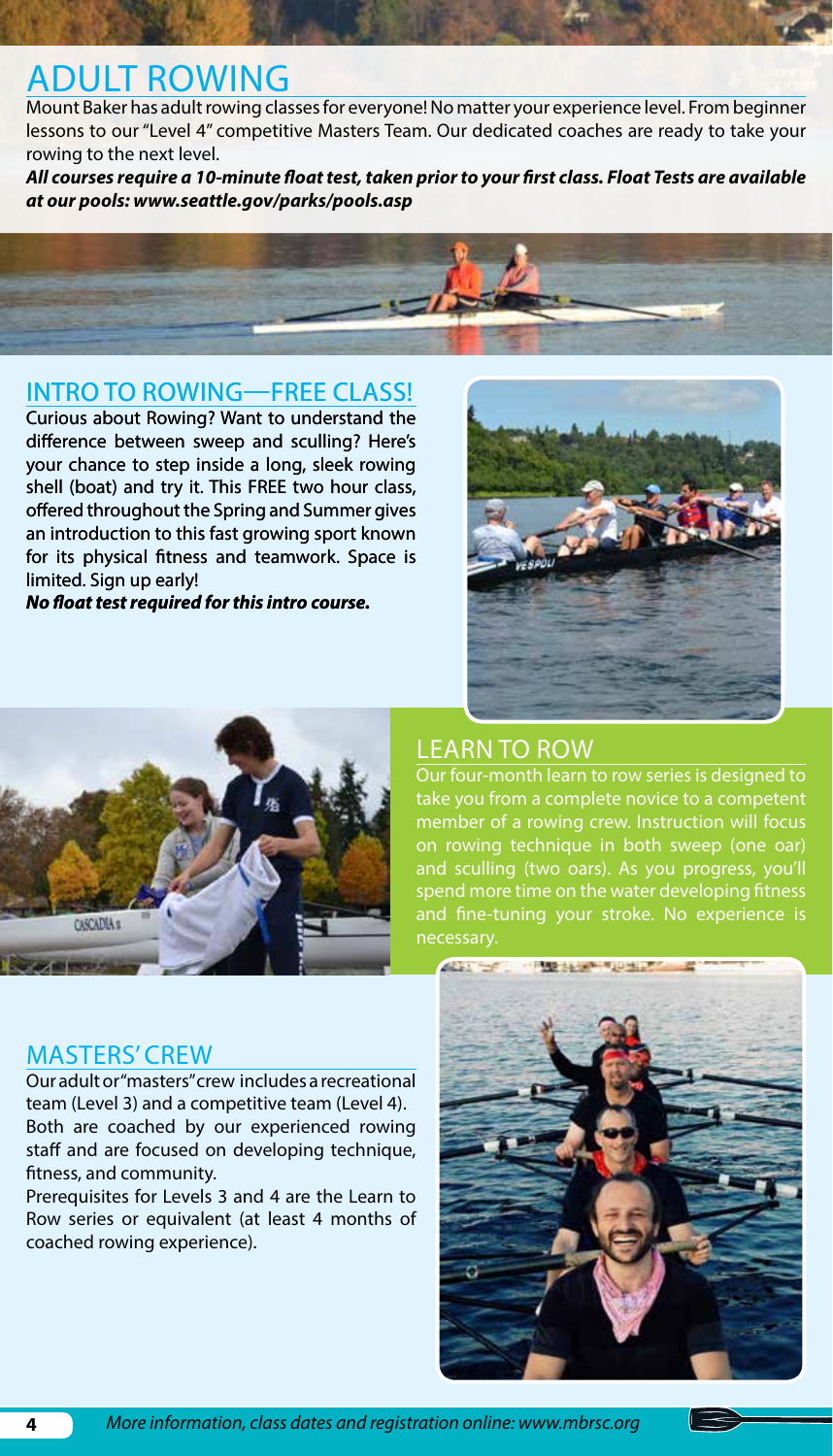### ADULT & FAMILY SAILING

Seattle is a city surrounded by water! What better way to experience it than from the helm of a small sailboat? Our Adult and Family Sailing classes are designed to get you out on the water and enjoying Seattle's unique aquatic environment.

*All courses require a 10-minute float test, taken prior to your first class. Float Tests are available at our pools: www.seattle.gov/parks/pools.asp*

#### INTRO TO SAILING **Ages 7 and Older**

Interested in a fun family outing? This three-hour course is designed for beginners looking for an introduction to sailing on a larger, more stable boat that can hold up to 5 people. Youth under the age of 16 are FREE, but must be registered and accompanied by an adult.

**556** 

*No float test needed for this intro course. Lifejackets will be worn at all times.*

#### LEARN TO SAIL **Ages 16 and Older**

In this 18 hour class you'll learn rigging, sailing theory, water safety, boat handling, tack, jibe, capsize recovery and more. Plan to bring a change of clothes and a towel to each class. We teach in small dingy type sail boats (V15s and Lasers) and you will get wet. Instructional sailing books are included in the cost of the course. Looking for a unique class or a next-level challenge? Check out our Level 2 or Women Only sailing classes.



#### OPEN SAILING & RACING

**Ages 10 and Older**

Ready to get on the water? During the summer months, Mount Baker hosts Open Sailing on Sunday afternoons and Fun Friday Racing on Friday evenings. Check out a boat from our fleet of V15s, Lasers, Optis and windsurfers. Prerequisite is one Learn to Sail or Youth Sailing class each calendar year OR equivalent experience and attendance at a Boathouse Orientation, held before each session.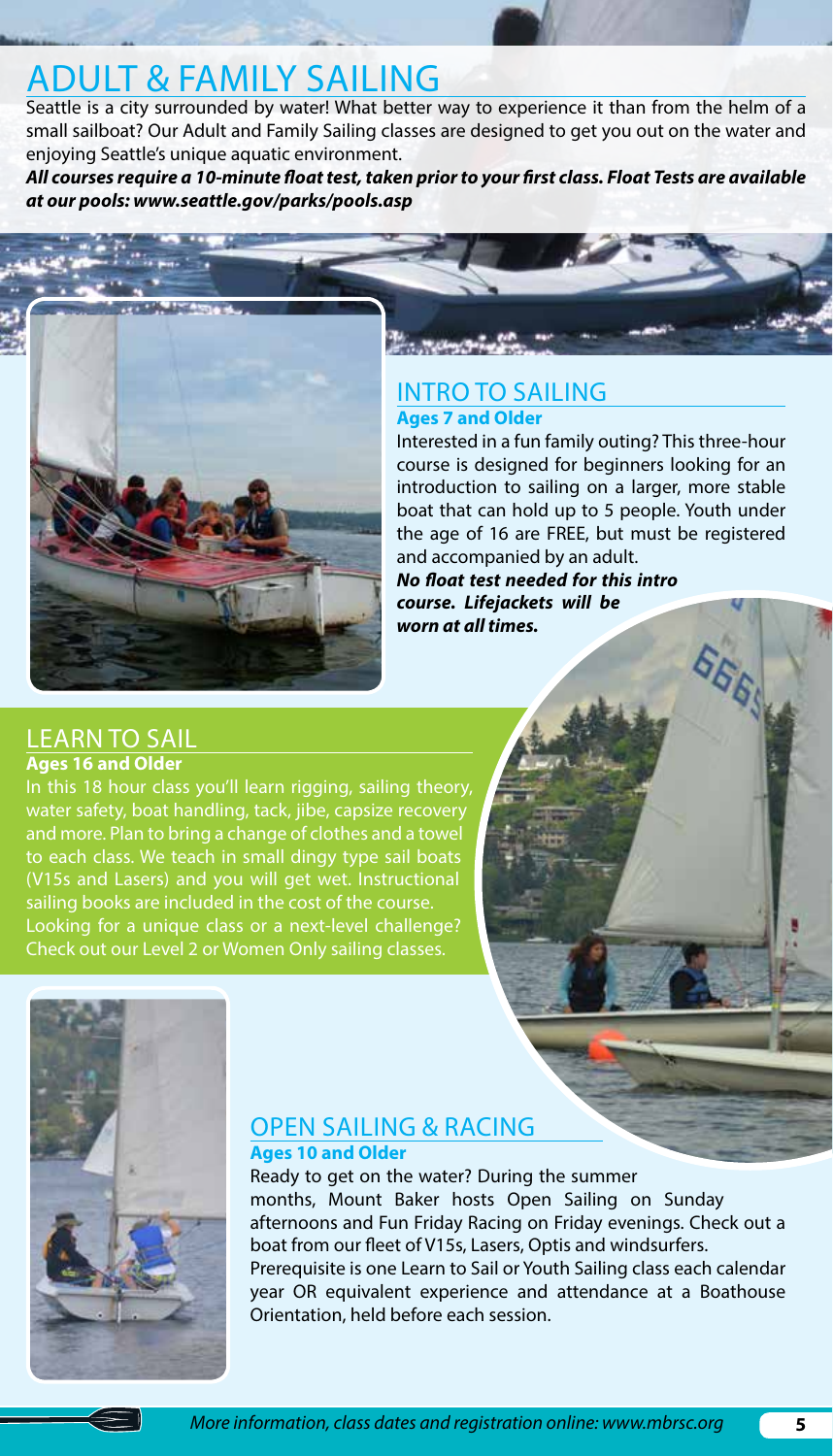### YOUTH SAILING AND SUMMER CAMPS

Mount Baker Rowing and Sailing Center offers a variety of summer camps for youth ages 8-18. Whether it is a mix of activities with our Multi-Sport or Adventure Camps or a focus on Sailing or Rowing, Mount Baker Rowing and Sailing Center offers fun, safe and memorable summer experiences. Open to all skill levels. No prior experience necessary.

*All courses require a 10-minute float test, taken prior to your first class. Float Tests are available at our pools: www.seattle.gov/parks/pools.asp*

#### YOUTH SAILING CAMP **Ages 10-17**

Come sail in our small boat dinghy fleet of sailboats. No need to figure out what skill level (beginner through advanced) your sailor is. Each week, our trained sailing staff will review the roster and determine each camper's skill individually and quickly assign them into compatible groups by experience and aspirations. Safety, skill development and FUN are our goals.

#### YOUTH SUNSHINE SAILORS **Ages 8-11**

Has your child shown interest in boating? Perhaps in sailing! This is a perfect sailing camp for the younger sailor (ages 8-11) who wants to check out sailing in a stable "single-handed" (one sailor) sailboat. These young sailors will take to Lake Washington in our fleet of Pram sailboats that are lightweight, easy to maneuver, flat bottom boats.

Beginner and Advanced camps available as your sailor progresses.

#### YOUTH SAILING TEAM

#### **Summer sessions are open to ages 10-18 School year sessions are open to ages 13-18**

Ready to take your sailing to the next level? Join our racing team! Practices are held February through September, with regattas scheduled against other local sailing teams.

Δ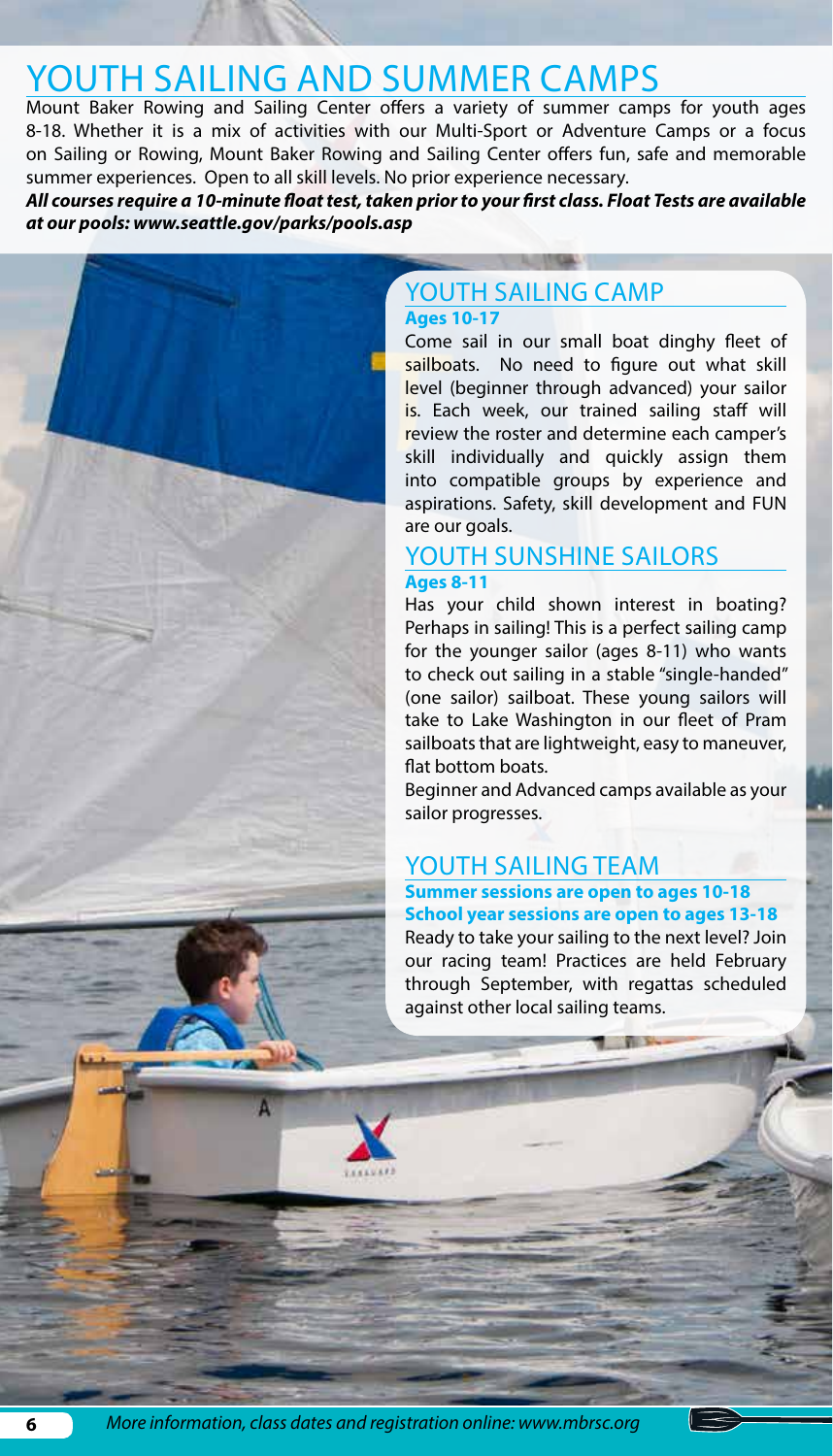#### YOUTH ADVENTURE CAMP **Ages 11-14**

Our full-day Adventure Camp is nonstop WATER-BASED FUN!!! Activities include kayaking, SUP boarding, swimming at our two nearby - lifeguarded beaches, and excursions to nearby parks and Community Centers. Field trips off site will use public transportation with possible destinations of the Seattle Aquarium, Seattle Waterfront, and Colman Pool among others. All water and land activities are influenced by the weather of the day; sunshine, wind, rain, no wind, etc. Camp activities are generated collaboratively with fun and safety in mind.

#### JUNIOR MULTI-SPORT CAMP **Ages 11-15**

Are you tired of your youth spending hours on the computer or cell phone? Would you like them to learn the fundamentals of three different sports in the same camp? This half-day camp will introduce and develop skills in 3 very different sports. Our weather patterns will allow us to be flexible in our learning; rowers want calm waters, windsurfers want wind and paddlers can play in all conditions. Be a part of boating at Mt Baker!



*More information, class dates and registration online: www.mbrsc.org*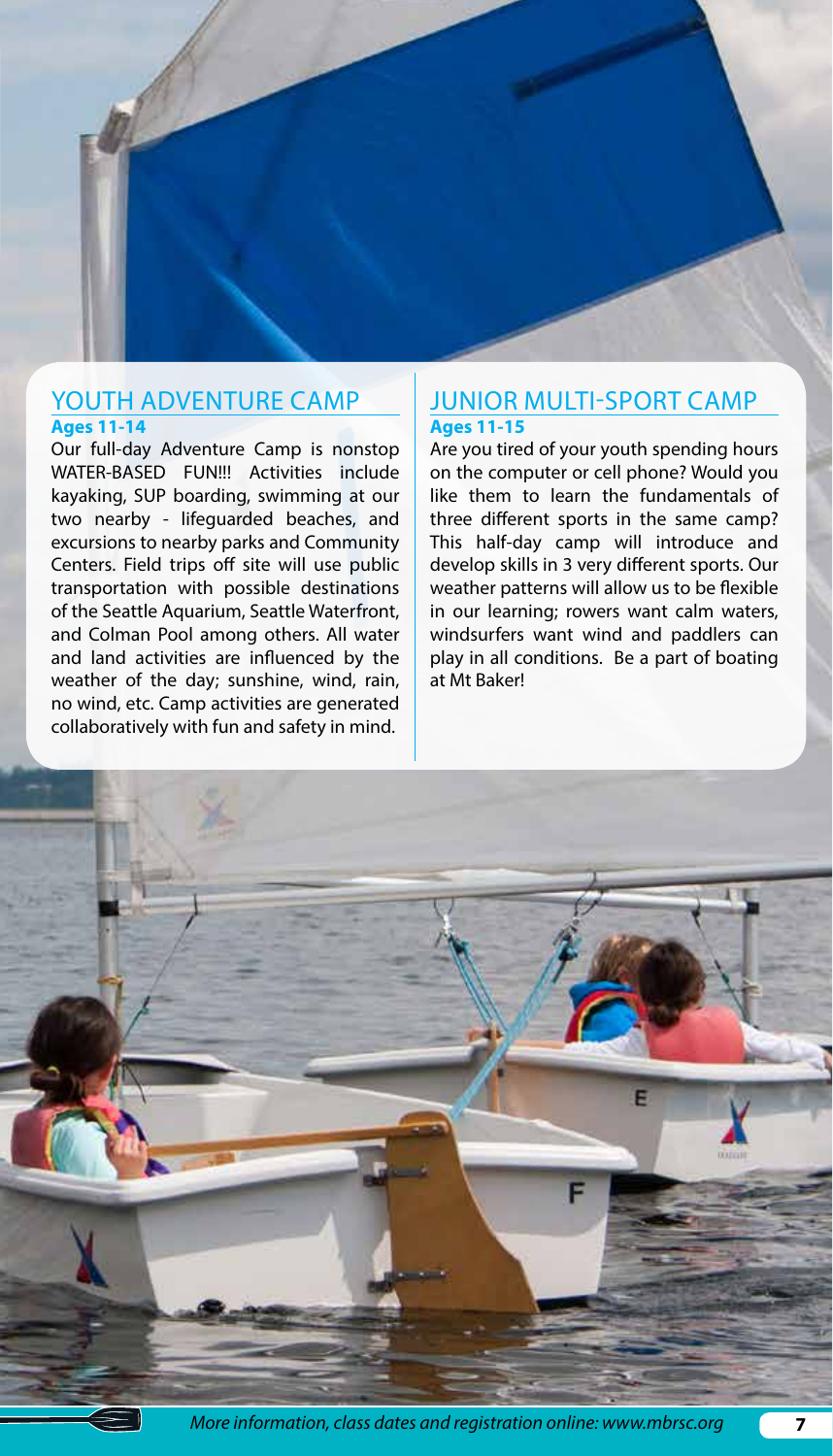### KAYAKING & STAND-UP PADDLEBOARDING

Paddling in a Kayak or Stand-Up Paddleboard (SUP) is a great way to get on the water. Our Intro classes can get you started with the basics. Open Boating is a chance to drop in on weekends and go for a paddle with your family, friends, or all by yourself.

#### INTRO TO STAND-UP PADDLE BOARDING **Ages 10 and Older**

This 1 hour introductory course to SUP is perfect for anyone who is wondering what all the 'buzz' is about! You will get basic standing, paddling and recovery during the course with our trained instructors. While touring the shores of Lake Washington, you will find SUP can be a great form of exercise too! Life jackets, paddle and board provided. Bring a change of clothes, you will get wet! Participants under the age of 16 years need to be accompanied by an adult participating in the class.





### INTRO TO KAYAKING

**Ages 12 and Older**

Learn the fundamentals of kayaking in our single "skirted" sea kayaks. You'll learn paddling skills, boat recovery, beach and dock approaches, safety, and more. Bring a change of clothes, you will get wet! No prior experience necessary. Life jackets will be provided. Participants under the age of 16 years old must be accompanied by an adult participating in the class.

#### OPEN BOATING **Ages 8 and Older**

By popular demand, drop by and check out a Stand-Up Paddle Board or Siton-Top Kayak. Saturday and Sunday afternoons, summer only. \$15 per hour. Check our website at www.mbrsc.org/ openboating for the most up-to-date information and hours. No reservations necessary. All equipment is available on a first-come, first-served basis. A Float Test is not required for participation, but is required for paddling outside Wetmore Cove (the small cove near the Boathouse). Youth under 18 must be accompanied by a parent or guardian.

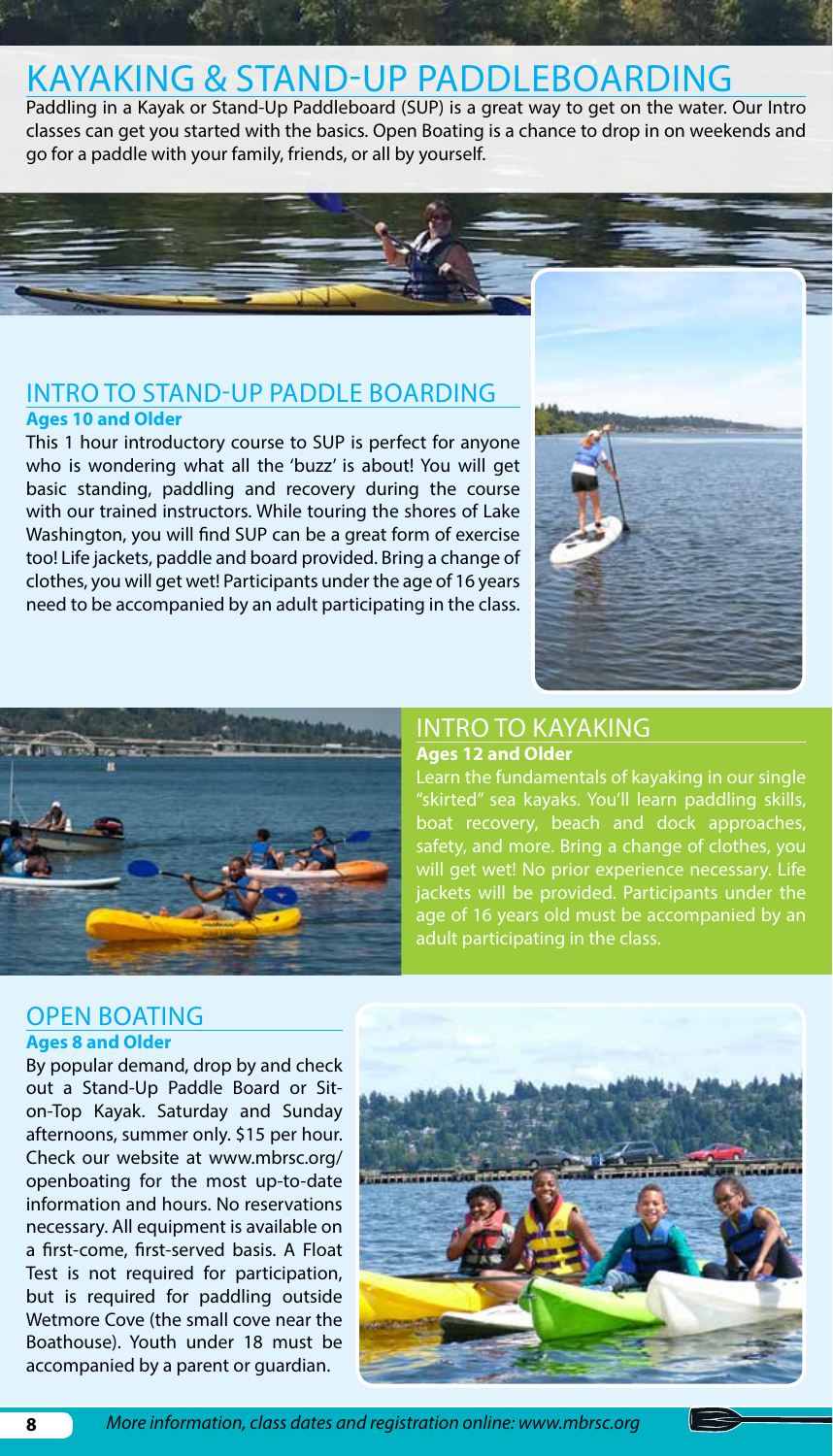### OTHER PROGRAMS



#### LEARN TO WINDSURF **Ages 16 and Older**

MOUNT BAKER ROWING AND SAILING CENTER

This nine-hour course will teach the fundamentals of windsurfing as a solid base for fun in the future! Skills include rigging, terminology, balance, stance, wind knowledge, and sail adjustment. All windsurf equipment (boards, sails, etc.) is provided for all classes (Wet/dry suits recommended September – May, not provided but rental info available in office). Instructors will use the teaching techniques and stable recreation boards with smaller sails to increase control, as well as a dry land sailboard simulator.

#### ON-LAND FITNESS **Ages 12 and Older**

Get fit at the boathouse! Have more energy! Improve your health, strength and cardiovascular fitness! Class incorporates rowing machines, weights, core strength, dynamic stretching, and more. (Youth ages 12-15 must be accompanied by an adult).

#### PRIVATE INDIVIDUAL / SMALL GROUP INSTRUCTION

Personal instruction by in-house coaches is available for those looking to improve their current skill level or those at the beginner level just looking to try a new water sport. Available for Rowing, Sailing, Paddle Boarding, Sea Kayaking, and Windsurfing. Instruction can be for: One individual or up to four (4) equally skilled participants. Fee is \$60/hour.

#### CORPORATE RETREATS

Are you looking to build your team through a unique retreat experience for your employees? Through the world of water sports, the Mount Baker Rowing and Sailing Center can give you an opportunity to get away from the daily grind and come together, have some fun, and recalibrate the important work you do.

Please call our office at 206-386-1913 or email mount.baker@seattle.gov for more information.

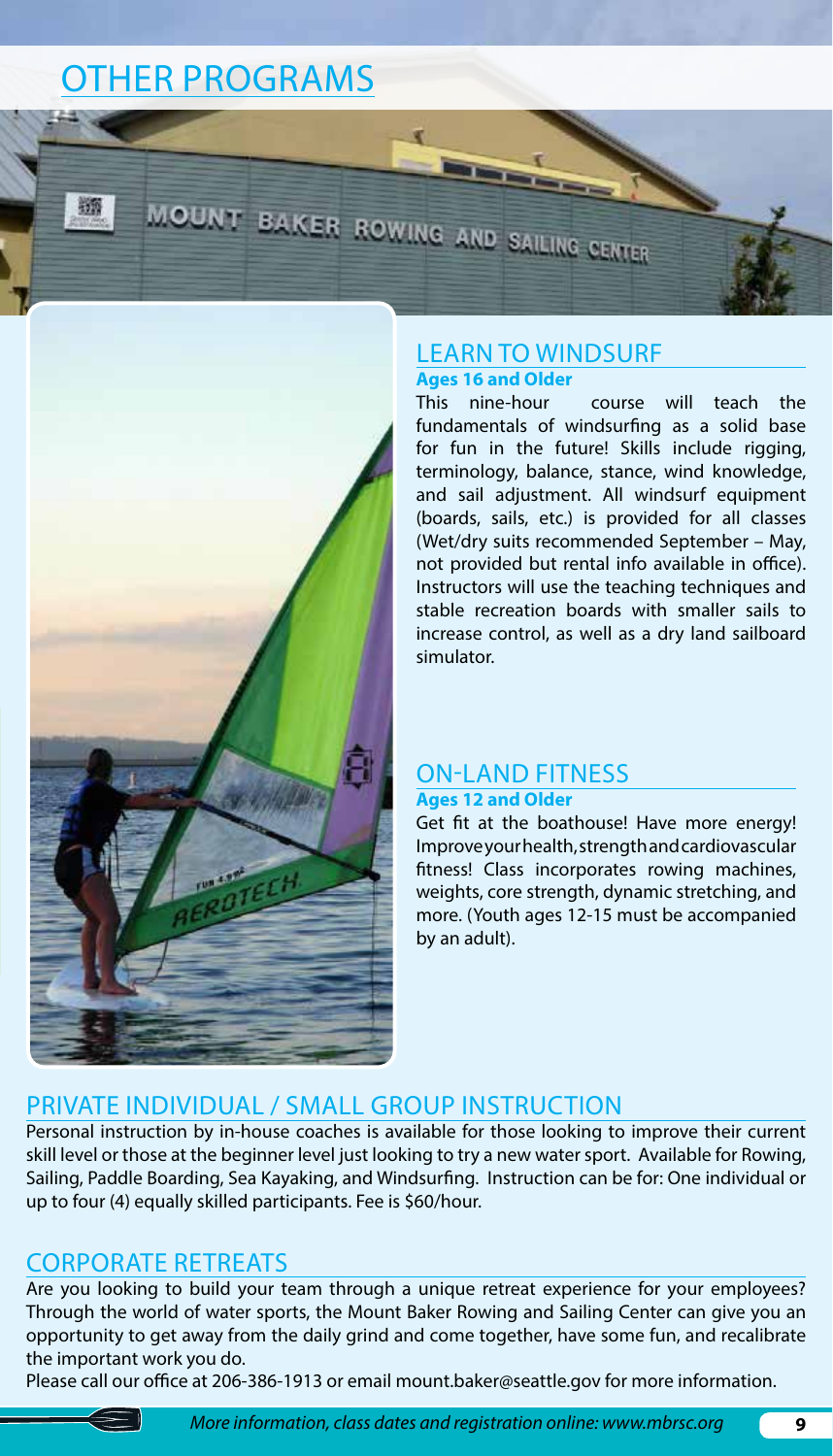### GENERAL INFORMATION



#### NON-DISCRIMINATION

As a matter of policy, law, and commitment, Seattle Parks and Recreation does not discriminate on the basis of race, color, sex, marital status, sexual orientation, political ideology, age, creed, religion, ancestry, national origin or presence of any sensory, mental, or physical handicap. (Seattle Municipal code 18.12.280).

#### ADA COMPLIANCE

We will make reasonable accommodation, upon request, for people with disabilities. For sign language interpretation, auxiliary aids, or other accommodation, please call 206-615-0140 or TDD 206-223-7061. If possible, please allow 10 working days advance notice.

#### SPECIAL POPULATIONS

For information on programs for youth/adults with disabilities, please call the Special Populations Office at 206-684-4950, or visit the web at http://www.cityofseattle.net/parks/SpecialPops/index.htm.

#### FINANCIAL ASSISTANCE

Through the support of generous donors, our advisory councils help ensure that our activities, classes, and sports are available to everyone, regardless of their ability to pay. Financial assistance or low income rates are offered for all youth and adult programs, and are granted based on financial need. For further information, to make a donation or to request an application, please call us at 206-386-1913.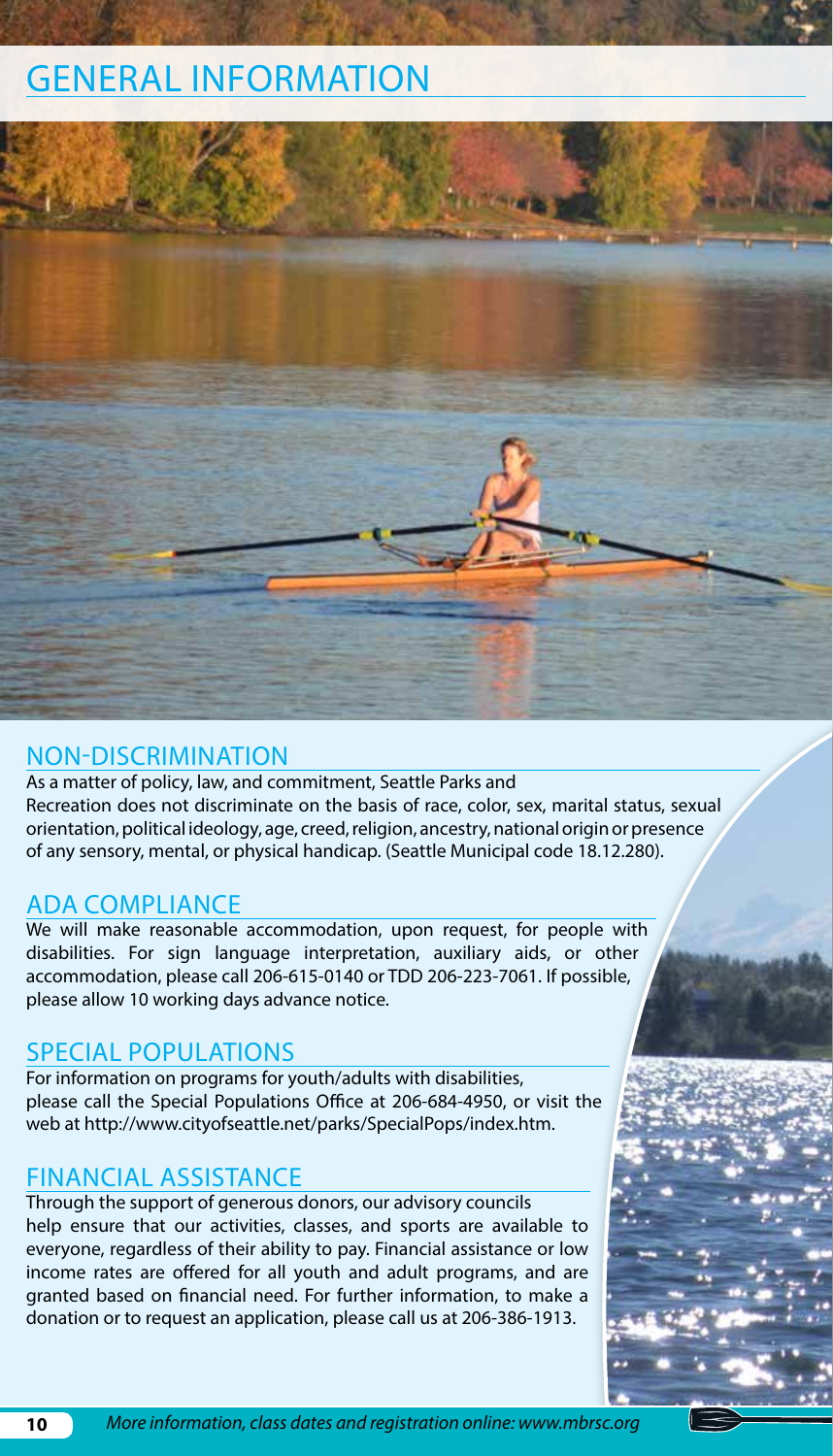## *Dear Friends,*

At Seattle Parks and Recreation, we have three big priorities in everything we do, and those are to connect people to each other, nurture a love for the environment and promote healthy habits—and our Aquatics programs contribute to all three! Through annual events such as the Polar Bear Swim and major rowing regattas, we provide opportunities for people to gather and build strong communities. Our canoeing, sailing, and swimming classes provide invigorating ways to enjoy nature and experience the health benefits—both physical and mental—of time spent outdoors.

We are blessed to live in an area with water at our doorsteps, and Seattle Parks and Recreation offers a variety of ways for residents to get out and enjoy it. We are proud to offer nine lifeguarded beaches, eight indoor swimming pools, two outdoor pools, 27 hand-carry boat launches, and seven motorized launches. For those who prefer to stay dry, we have more than 6,300 acres of parkland, including 465 parks, 26 community centers, and 120 miles of soft-surface trails.

We also offer an incredible variety of programs at our parks and recreation facilities. From akido to Zumba, and everything imaginable in between, Parks and Recreation helps keep people moving and healthy. Through funding from the voter-approved Seattle Park District, we have been able to expand our scholarship program to help make these programs more accessible to all of our residents, including older adults and people with special needs.

We are also working to increase access by strengthening our para-Olympic paddling programs and special events on Green Lake using modified flatwater racing canoes and kayaks.

I believe that just getting people moving is the first step to a healthy lifestyle. And the Green Lake Small Craft Center along with the Mount Baker Rowing and Sailing Center are the perfect places to start taking the first paddle or stroke towards better health.

Thank you and enjoy our wonderful parks and recreation system!

Sincerely, Jesús Aguirre, *Superintendent*